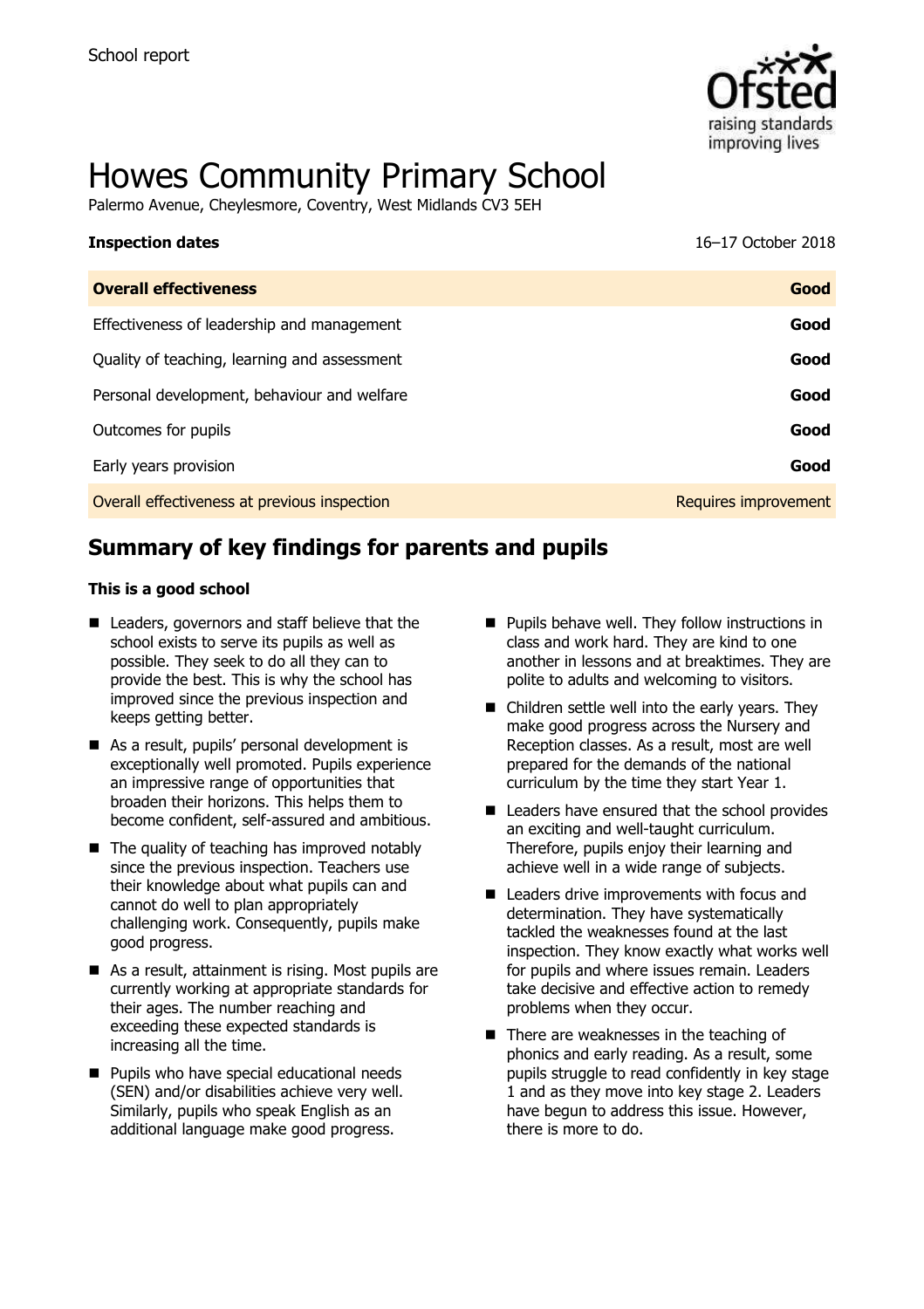

# **Full report**

### **What does the school need to do to improve further?**

- **Ensure the plans to improve the teaching of reading are implemented effectively by:** 
	- introducing a systematic, synthetic phonics programme that quickly builds pupils' knowledge of letter sounds in the early years and Year 1
	- making sure that the books pupils read help them to practise the sounds they have learned, and do not contain words that cannot be decoded using phonics, until they have become proficient early readers
	- making sure that pupils understand the meaning of the words in the books they are given, so that they can focus on understanding the text as a whole.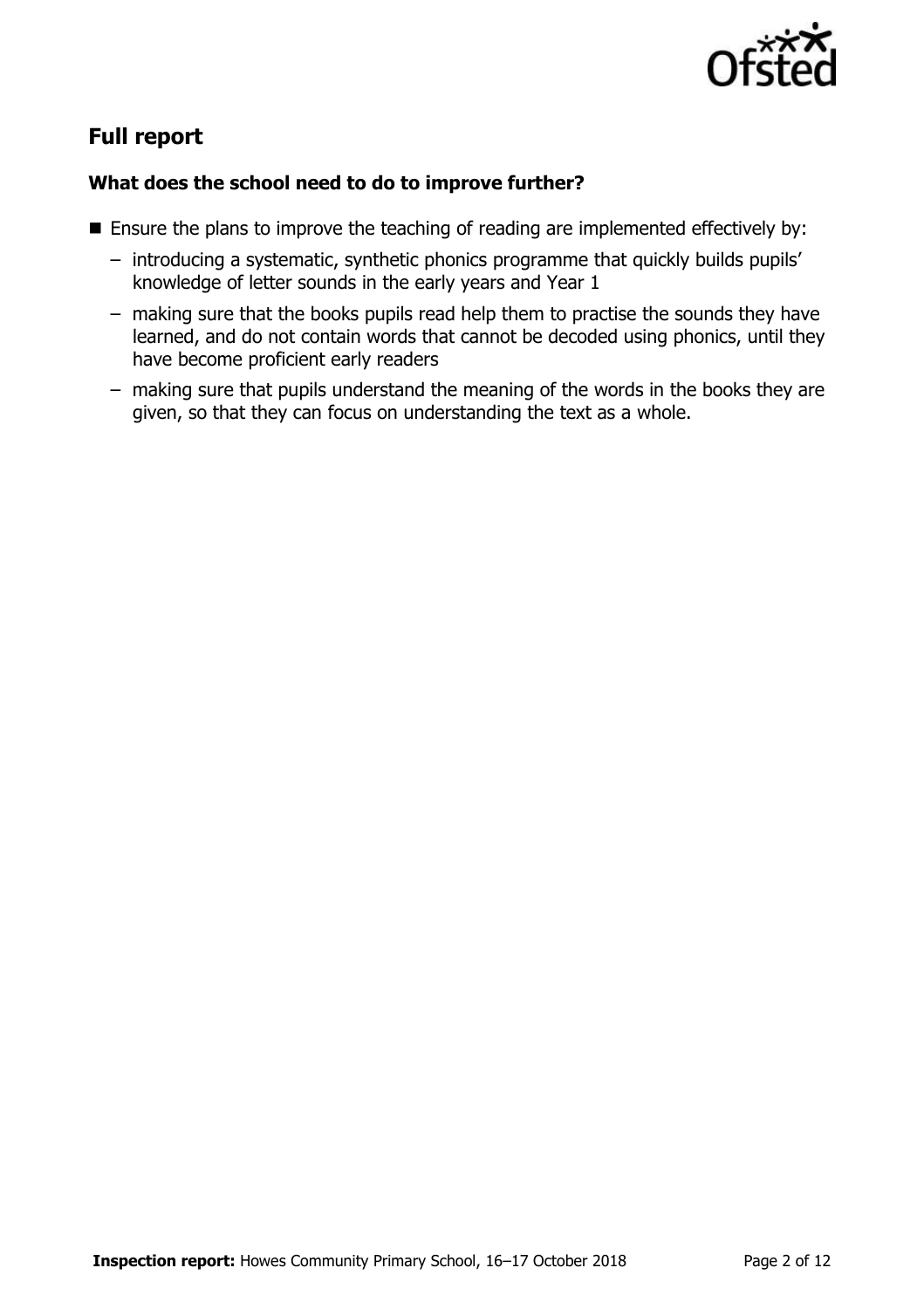

# **Inspection judgements**

#### **Effectiveness of leadership and management Good**

- Leaders and governors have a clear vision for the school. They want to provide the very best care and education for pupils. During the inspection, leaders repeatedly captured the culture of the school in a single sentence, 'It's all about the children.'
- Leaders are turning this vision into reality through their drive and determination. The quality of education is improving all the time. The provision for pupils' personal development is exceptional. As a result, pupils are willing learners and make good progress in most classes.
- Senior leaders skilfully evaluate the quality of education. They check pupils' progress frequently. This informs their understanding of the quality of teaching. When they spot weakness, they draw up sensible action plans. They provide staff with relevant training, support or advice. The senior team is clear about what difference they expect this to make. They check if it is working quickly enough, adding more support if necessary. This is why the quality of teaching has improved strongly.
- Leaders believe that pupils' development as future citizens is critical. They seek continuously ways to promote pupils' spiritual, moral, social and cultural development better. The school's curriculum and its highly inclusive ethos contribute very strongly to this. Pupils are involved in the everyday running of the school and influence its strategic development. They genuinely respect others and take responsibility for their actions. They are well prepared for life in British society.
- The curriculum provides a wealth of stimulating experiences that motivates pupils and helps them to build knowledge in a wide range of subjects. Some subjects are taught together as topics. These are organised cleverly so that pupils take responsibility for what they learn. Pupils choose from a menu of tasks. This enables them to learn in ways that suit them best. As a result, learning is meaningful and memorable.
- The curriculum is enriched substantially by a vast array of projects in which pupils work with local, national and international communities. These projects build pupils' selfesteem and interpersonal skills. They also raise pupils' ambitions for their futures.
- **Following a review of the use of the pupil premium, disadvantaged pupils now make** good progress. Similarly, pupils who have SEN and/or disabilities benefit from judicious use of the extra money they receive. Leaders use the primary school sports premium very well. As a result, pupils and their families are learning to live healthy lifestyles.
- Leaders correctly have concerns about the quality of teaching of reading. They have begun to tackle the issue. As a result, reading has a much higher profile around the school than before. Pupils are reading more widely. Many say they are enjoying books more. However, plans to improve the teaching of fundamental reading skills are still at an early stage of implementation. This is why weaknesses remain in the teaching of phonics and early reading for younger pupils.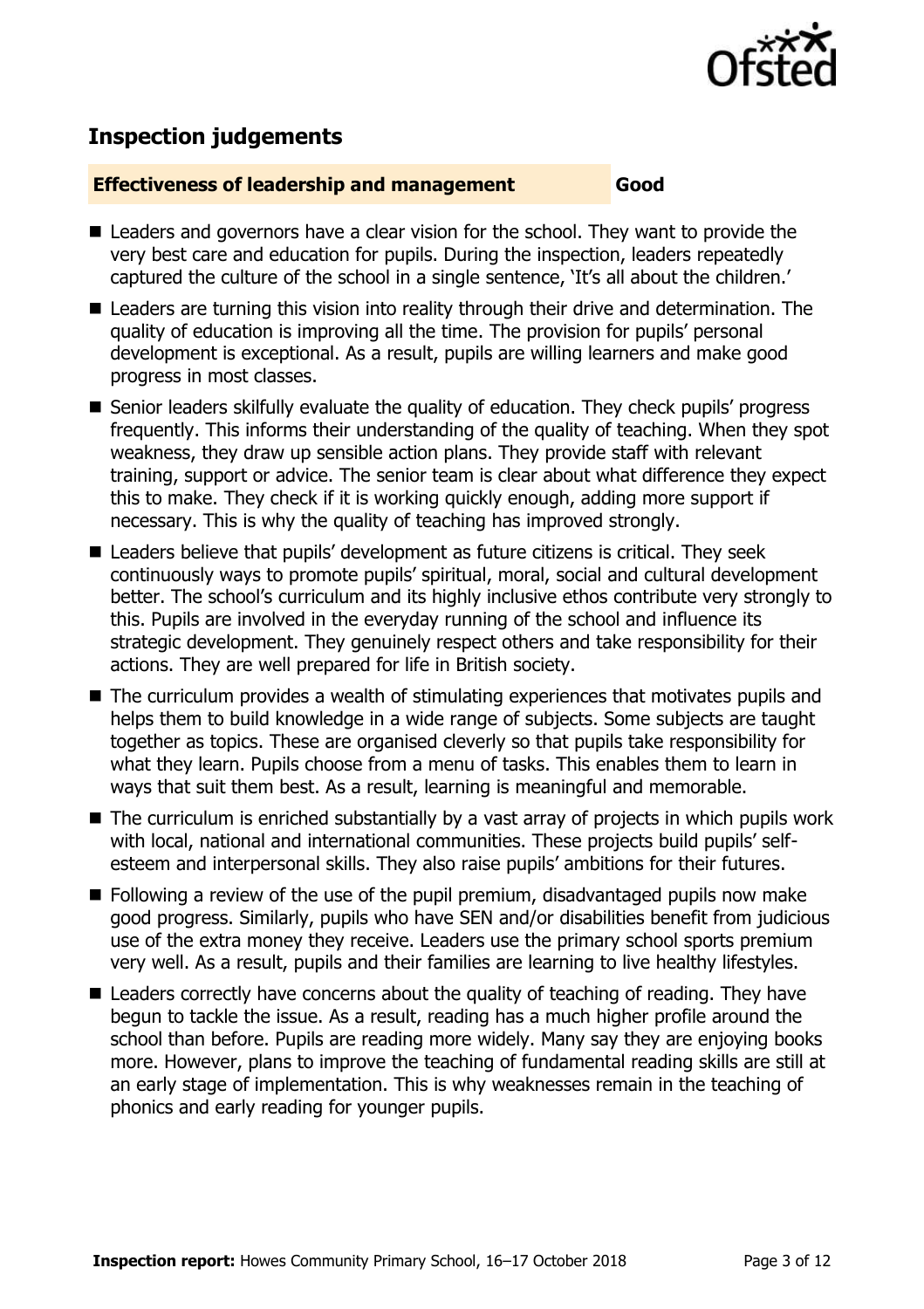

#### **Governance of the school**

- Governance is effective. This is because governors:
	- have a strong vision for the school to serve its community as well as possible
	- keep themselves well informed about the quality of education
	- challenge leaders routinely and hold them to account for the impact of their actions
	- oversee effective use of the additional funding received for particular pupils, including the pupil premium for disadvantaged pupils, the primary school sports funding and funding for pupils who have SEN and/or disabilities
	- ensure that financial decisions are made soundly on the basis that they must be of benefit to the school's pupils.

#### **Safeguarding**

- The arrangements for safeguarding are effective.
- A culture of care and vigilance makes pupils' welfare and well-being the top priority for all staff. They take any concern, no matter how small, very seriously. Leaders do whatever they can to provide the help that pupils and their families need. Parents appreciate this very much. They trust the school to protect their children and value the support they receive.
- Leaders meticulously ensure that only suitable adults come into school. Staff and visitors are checked thoroughly and are well informed about their responsibility for keeping pupils safe. Staff and governors are well trained in how to protect pupils from harm in and out of school. For example, they know how to spot indicators that pupils may be at risk from child sexual exploitation, domestic violence, female genital mutilation or radicalisation and extremism.

#### **Quality of teaching, learning and assessment Good**

- **Pupils know that teachers care about them and think they can do well. Therefore,** pupils feel safe in class and are motivated to do well. They challenge themselves and take risks with tricky work.
- Teachers assess accurately what pupils know and use this information to pitch work carefully. Consequently, work is rarely too easy or too difficult.
- Teachers involve pupils in choosing a level of difficulty that suits them. They offer varying degrees of challenge. Pupils know these as the 'Chilli Challenges – mild, medium, hot'. Teachers encourage pupils to try a task that is challenging but achievable. If a pupil chooses a task that is too easy, teachers encourage them to move on to something harder. Similarly, if a pupil is struggling with the chosen task, teachers offer help or suggest something simpler.
- Teachers and teaching assistants skilfully question pupils to check their understanding. This helps them ensure that pupils' work is right for them. In addition, teachers use questions to help pupils connect separate pieces of knowledge. This builds pupils'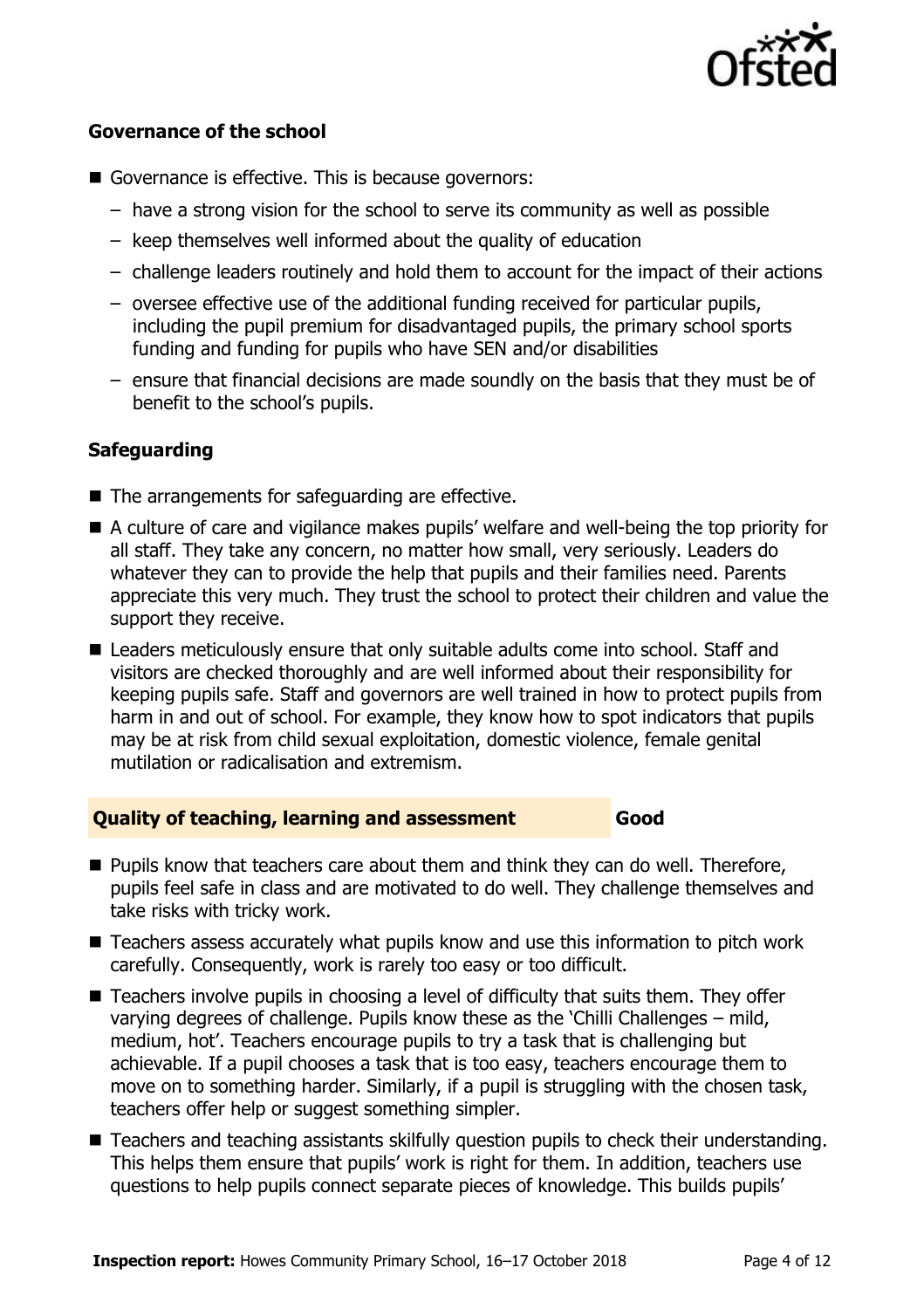

understanding and helps them to think critically.

- Teaching assistants contribute much to pupils' learning, particularly pupils who have SEN and/or disabilities and those who speak English as an additional language. Subtle and sensitive support in lessons helps pupils complete their work successfully. As a result, they make good progress.
- Teaching in the specially resourced unit helps hearing-impaired pupils learn to communicate effectively. It also helps them develop secure basic reading, writing and mathematics skills. Staff from the unit support their pupils well when they join the mainstream classes in the afternoon. As a result, hearing-impaired pupils have full access to the rich and dynamic curriculum.
- Teachers make clear to pupils the purpose of each lesson. This means that pupils see the value of completing the tasks to a high standard. This helps make the lesson content memorable.
- The teaching of mathematics has improved notably since the previous inspection. This is testament to the high-quality training provided to teachers and their willingness to act upon the advice received. As a result, pupils manipulate numbers more confidently and are learning to reason mathematically. Therefore, standards in mathematics are rising quickly in most classes.
- Similarly, teachers are confident in the teaching of writing. Teachers generally check meticulously that pupils' work is of an acceptable standard. They are quick to point out incorrect spellings, grammatical errors or untidy presentation. As a result, the quality of writing in pupils' books has improved considerably since the previous inspection and keeps getting better.
- The teaching of reading has improved a little since the previous inspection, particularly in key stage 2. Many pupils enjoy reading and read voraciously. They are keen to talk about their favourite books and can read fluently, confidently and expressively.
- $\blacksquare$  However, the teaching of phonics and the early skills of reading is not effective. The phonics programme lacks structure and rigour. Its content is derived from several, very different, approaches. Teachers try hard to use the guidance and resources available to teach effective phonics sessions. Nevertheless, the lack of a clear strategy means that some pupils do not acquire secure-enough knowledge about letters and the sounds they make. As a result, they find reading difficult.
- Some of the books that pupils read are unsuitable for those who have not grasped the full range of letter sounds. Such books contain letter sounds that pupils have yet to learn or words that cannot be decoded by using phonics alone. This confuses and frustrates pupils. It diminishes some pupils' enjoyment of reading.
- Similarly, some pupils' reading is hampered because they do not understand many of the words in their books. Consequently, they lose the thread of the text. If pupils are still struggling with phonics, this adds another demand. Reading becomes too challenging. These pupils wrestle with too much new knowledge at a time. This is another reason why some pupils dislike reading and make little progress.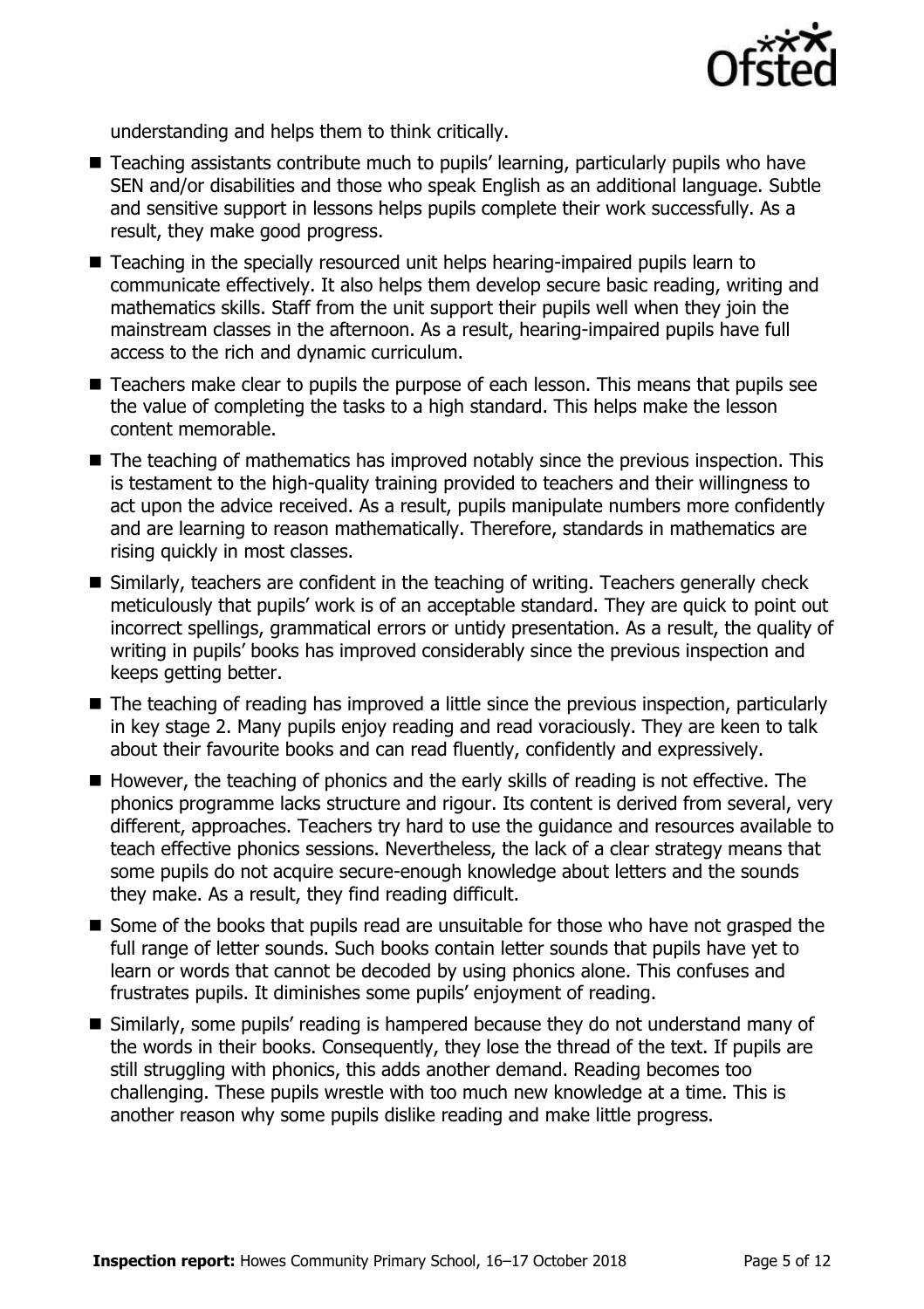

#### **Personal development, behaviour and welfare Good**

#### **Personal development and welfare**

- The school's work to promote pupils' personal development and welfare is outstanding.
- This is because the culture of the school is one in which all staff strive to provide the best experience for pupils. As a result, pupils are confident, self-assured, happy learners who play an active part in the life of the school.
- **Pupils have many opportunities to take meaningful responsibility. They take these** seriously. They are proud to be sports leaders, young ambassadors, library monitors, play leaders, peer mediators, or members of the eco council and school council. This gives pupils a strong sense of belonging. They are fiercely proud of, and highly committed to, their school.
- Staff try to give pupils experience of meeting people from as wide a variety of backgrounds and different walks of life as possible. This is why they involve pupils in such an impressive range of large-scale projects. For example, pupils have worked with the University of Warwick to design and build working robotic devices. Other projects have led to pupils travelling abroad to Italy or Greece. A new project, themed around the Tokyo 2020 Olympics, is currently underway. It is anticipated that some pupils will visit Japan for the games.
- Similarly, staff bring a diverse range of visitors into school. This term, for example, pupils have met an author and members of a professional ice hockey team. This contributes much to pupils' strong interest in diversity, tolerance of difference and respect for all. This is demonstrated in the warm welcome pupils extend to others who join their classes during the school year. They enjoy finding out about their new classmates. In particular, they enjoy learning about the increasingly wide range of languages spoken by the newcomers.
- **Pupils almost always treat each other kindly. Bullying is rare. Staff take any incidents** seriously. They work with all involved, pupils and their families, to resolve the matter.
- The school promotes pupils' welfare in many ways. For example, staff have set up a facility (known as 'The Nest') which supports intervention and pupils who are experiencing emotional stress or trauma. In another example, staff aim to promote pupils' well-being beyond the school gates. All pupils are encouraged to join local sporting groups and teams. Staff help them find a suitable organisation and assist them in the joining process. This helps pupils, and their families, to lead more healthy lifestyles.
- Similarly, staff teach pupils ways of protecting themselves. For example, pupils know the risks of online activity. They use appropriate strategies to minimise the dangers.
- The drive to promote personal development and welfare is highly inclusive. For example, primary school sports funding is used to ensure pupils who have SEN and/or disabilities participate fully in quality sporting activity and meaningful competitions. Similarly, the school ensures disadvantaged pupils have full access to the wider opportunities, such as the trips to other countries. These examples are typical of the culture of the school. The school believes that everyone is important, and everyone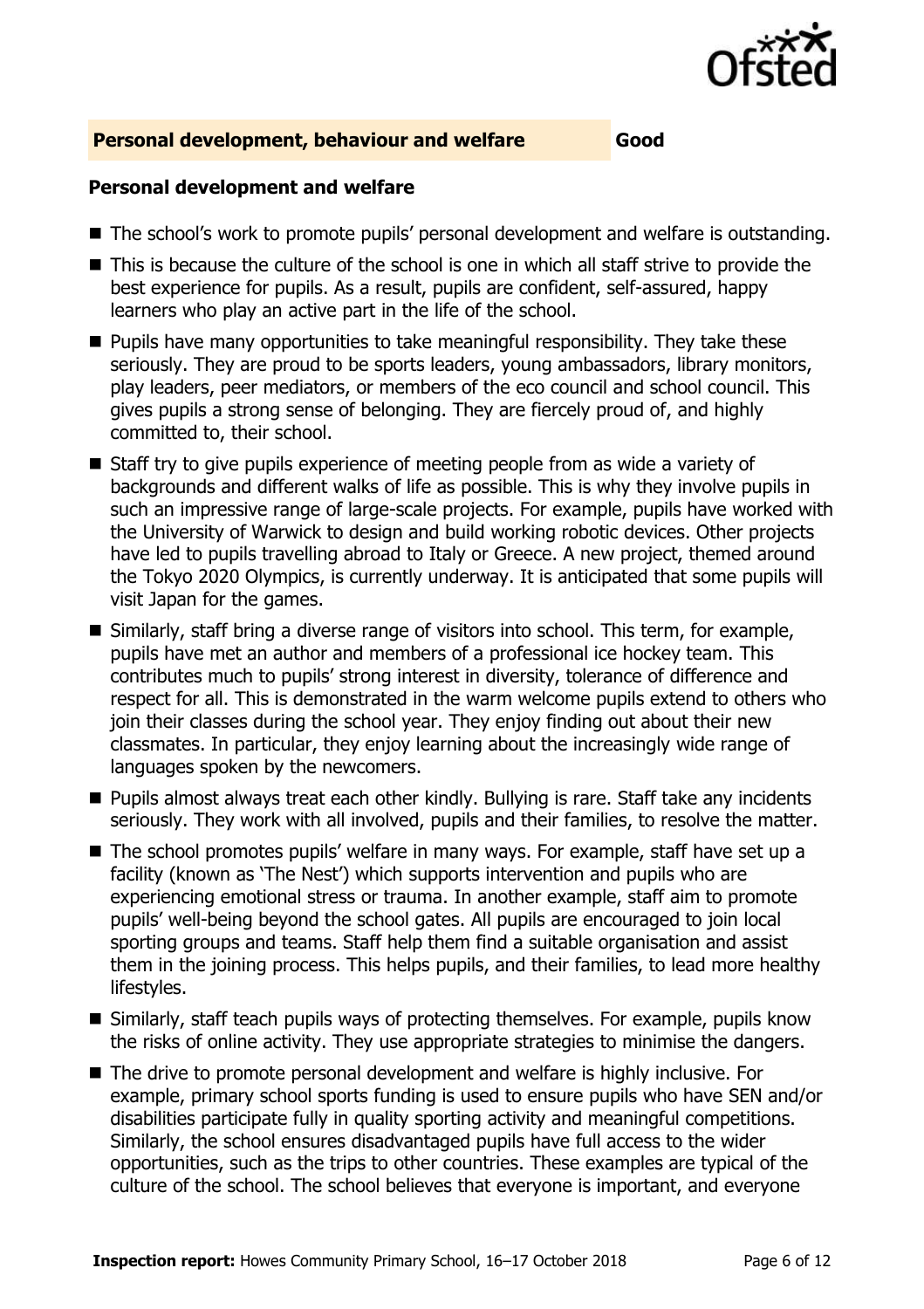

deserves the best.

### **Behaviour**

- The behaviour of pupils is good.
- **Pupils behave well around school. They move around corridors calmly and sensibly.** They willingly hold doors open for others. They speak kindly to each other and courteously to adults.
- Breaktimes are enjovable. Pupils play happily together on the whole. If friends fall out or someone needs a playmate, older pupils, as play leaders or peer mentors, are always on hand to help. Other pupils, called sports leaders, help to organise activities that keep pupils busy and active at lunchtimes. Pupils like these activities and say they help them 'let off steam' before going back into class.
- **Pupils follow instructions without question. As a result, lessons flow smoothly and little** time is wasted. Most work diligently at all times. Just occasionally, one or two lose focus when they have finished a task. They sometimes become a little silly or chatty. However, this is quickly spotted by teachers and the pupils' attention is brought straight back to their work. Therefore, it does not disrupt learning.
- Pupils' attendance continues to improve. This is because of the sustained and concerted effort to raise its profile and to support families to get their children to school regularly and on time. Some pupils have significant medical needs, which result in unavoidably long absences. However, some families still allow their children to stay off school too often. Staff keep a close eye on each pupils' attendance. Senior staff take whatever action they see as necessary to ensure pupils are not put at risk by not attending school often enough.

### **Outcomes for pupils Good**

- **Pupils' progress in all subjects has improved notably since the previous inspection. As a** result, their attainment is rising rapidly following years of underachievement. Most pupils are now working at appropriate standards for their ages.
- **Pupils now make good progress in most year groups and in a wide range of subjects.** Some variation remains, but it is diminishing all the time as the quality of teaching continues to improve.
- Lower-ability pupils achieve well. This is because work is well matched to their understanding. They receive effective support that helps overcome their difficulties. As a result, they make strong progress towards attaining the standards they should for their ages.
- $\blacksquare$  Higher attainers are generally well challenged. As a result, many are making swift progress. Therefore, they now attain standards that are much closer to those they should, given their capabilities.
- **Pupils who have SEN and disabilities make strong progress. Hearing-impaired pupils** achieve well in the specialist unit. They are well supported to access the wider curriculum when they join the mainstream classes. As a result, they make good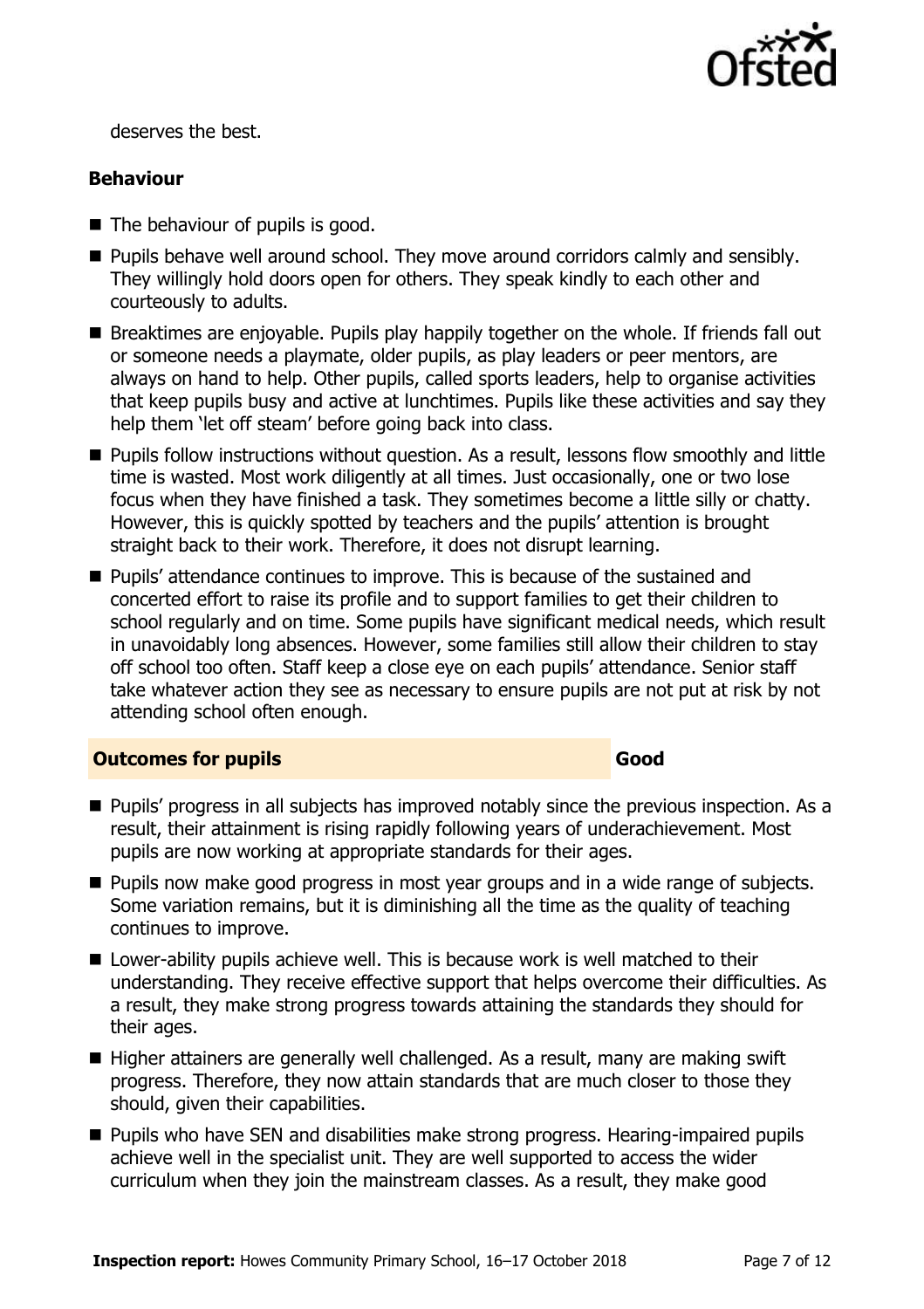

progress across a wide range of subjects.

- Disadvantaged pupils make good progress. Their progress is now close to that of other pupils in the school and is improving. It is catching up towards that of other pupils nationally.
- **Pupils who are new to understanding English quickly acquire a working knowledge of** the language. This is a result of the carefully planned strategy to give them the basic skills they need to engage in conversation. Skilled teaching and effective additional support help these pupils make good progress across the curriculum. As a result, they achieve well.
- In recent years, many pupils have been ill prepared for the demands of the national curriculum at the start of Year 1. They lacked basic reading, writing and mathematics skills. Teachers in key stage 1 had to compensate for the failings of the past. Pupils successfully acquired the necessary skills and began to catch up to where they should be. However, it was too late for them to reach the standards they should have by the end of Year 2.
- Starting points for Year 1 pupils are now better. This is because the early years provision has improved. Therefore, more pupils in key stage 1 are already working at suitable standards for their ages in writing and mathematics. As a result, their attainment by the end of Year 2 is improving.
- Most pupils enjoy reading and read often. Many now make good progress, particularly in Years 5 and 6. However, weaknesses in the teaching of phonics and early reading continue to hamper some pupils' progress. The quality of teaching is improving, but not enough to ensure all pupils acquire secure phonic understanding. This means that some pupils in key stage 1 and lower key stage 2 struggle to make good progress.

#### **Early years provision Good Good**

- The early years provision has improved since the previous inspection. This is because it is now well led. Children are happy and safe. All statutory welfare requirements are met. Teaching is effective. Children achieve well.
- Following the previous inspection, leaders took a 'back-to-basics' approach to addressing the weaknesses identified by inspectors. They reviewed every aspect of the provision and worked out how to make the necessary improvements. Leaders implemented the required changes carefully and systematically. This is why the early years now provide a good quality of education.
- When children join the Nursery and Reception classes, many struggle to communicate their feelings or manage their own physical and emotional needs. Teachers quickly assess what children need to help them learn and put in place what is required. This gets children off to a good start.
- Children soon learn to follow the daily routines. Adults show them how to behave well. As a result, children soon learn to follow instructions, listen to the teacher, share toys and take turns. They play sensibly alongside one another.
- Teachers monitor children's skills as they develop. They plan interesting tasks that help children practise these skills and develop new ones.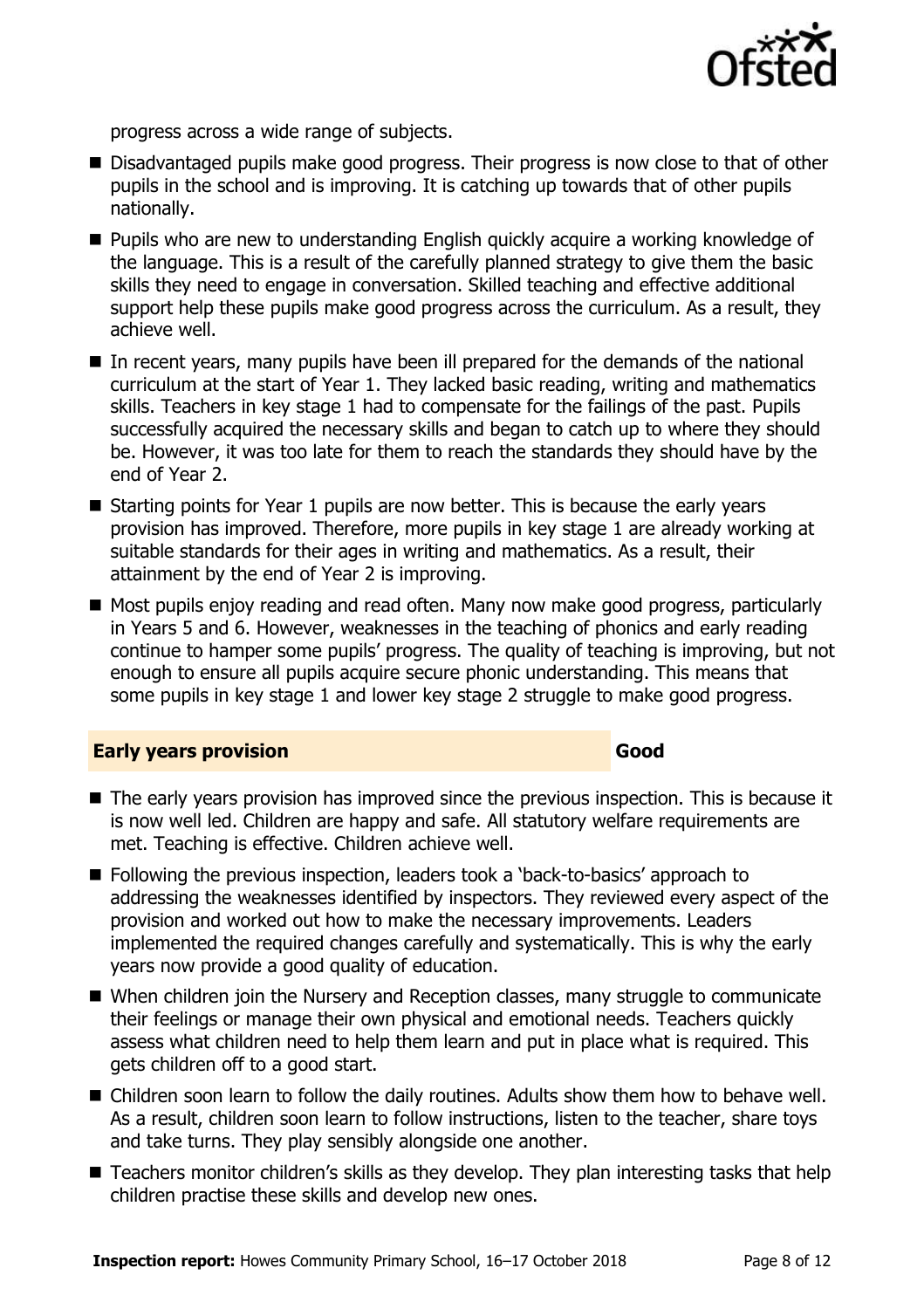

- This effective teaching ensures children make good progress in all areas of learning. As a result, children now are better placed to start Year 1 than others have been in the past.
- Teachers place great emphasis on helping children learn to speak clearly and understand what others are saying. As a result, children begin to overcome their communication difficulties. Additional help is provided for children who are new to understanding English and those who have specific speech and language difficulties. This helps break down these additional barriers to children's learning.
- Teachers work in close partnership with parents. This ensures children are ready to start school. In addition, staff in the early years give parents lots of advice about how they can better support their children's learning at home. Parents really appreciate this support. They say it has been very helpful to them.
- Leaders have identified that the phonics and early reading programme in the early years is not effective. Plans are in place to improve it. These are at a very early stage of implementation and so have not had time to make a difference.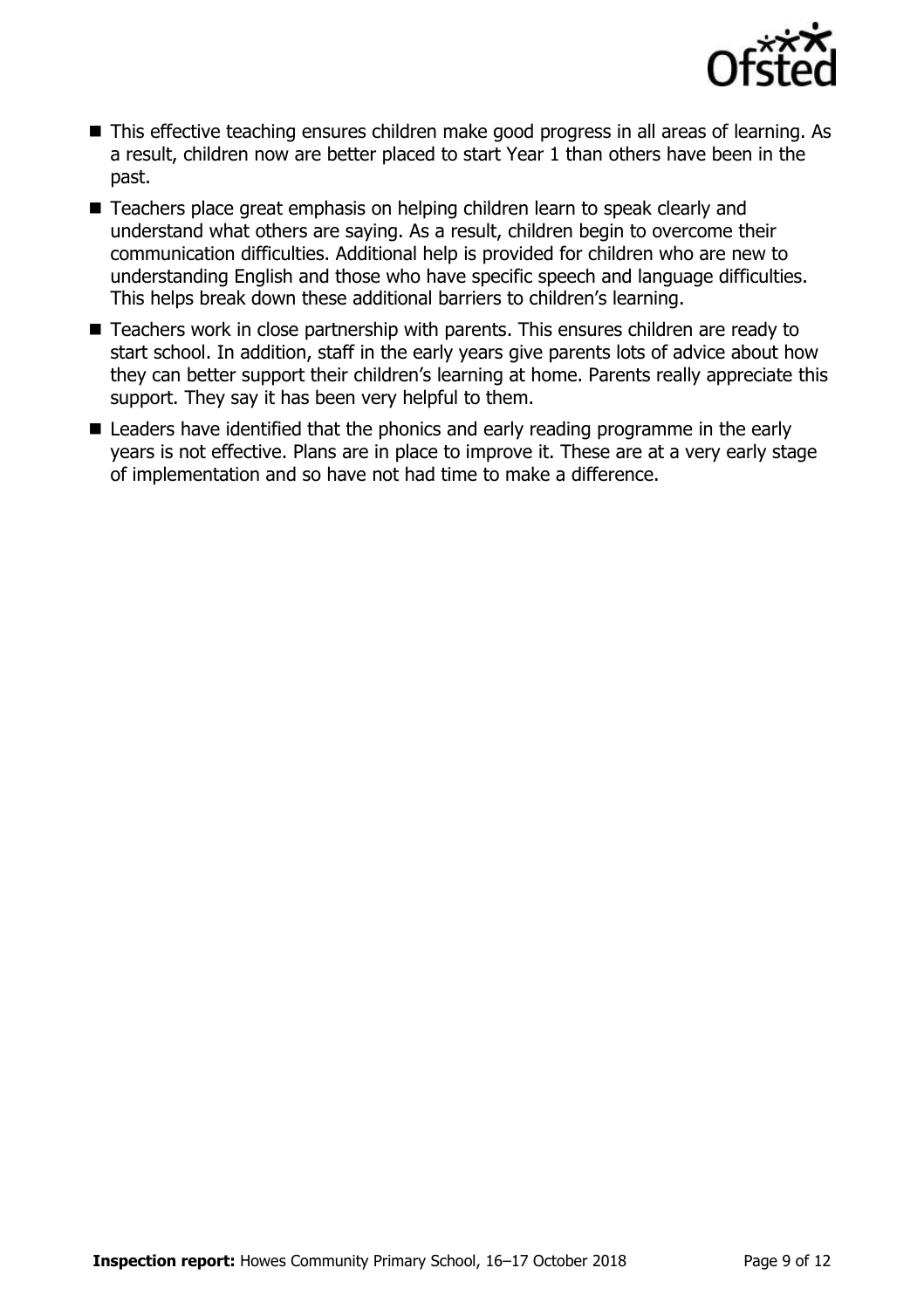

# **School details**

| Unique reference number | 134426   |
|-------------------------|----------|
| Local authority         | Coventry |
| Inspection number       | 10048251 |

This inspection of the school was carried out under section 5 of the Education Act 2005.

| Type of school                      | Primary                     |
|-------------------------------------|-----------------------------|
| School category                     | Community                   |
| Age range of pupils                 | 3 to 11                     |
| <b>Gender of pupils</b>             | Mixed                       |
| Number of pupils on the school roll | 177                         |
| Appropriate authority               | The governing body          |
| Chair                               | <b>Sue Roberts</b>          |
| Headteacher                         | <b>Sioux Cooke</b>          |
| Telephone number                    | 02476 411711                |
| Website                             | www.howesprimary.co.uk      |
| <b>Email address</b>                | admin@howes.coventry.sch.uk |
| Date of previous inspection         | 24-25 May 2016              |

### **Information about this school**

- The school is smaller than average.
- Around half of its pupils are of White British origin. The rest come from a variety of ethnic backgrounds.
- A significant number of pupils arrive at the school at different points during the school year in all year groups. Many of these are new to understanding English.
- The school has an on-site specially resourced provision for hearing-impaired pupils. It currently caters for 12 pupils aged 4 to 11.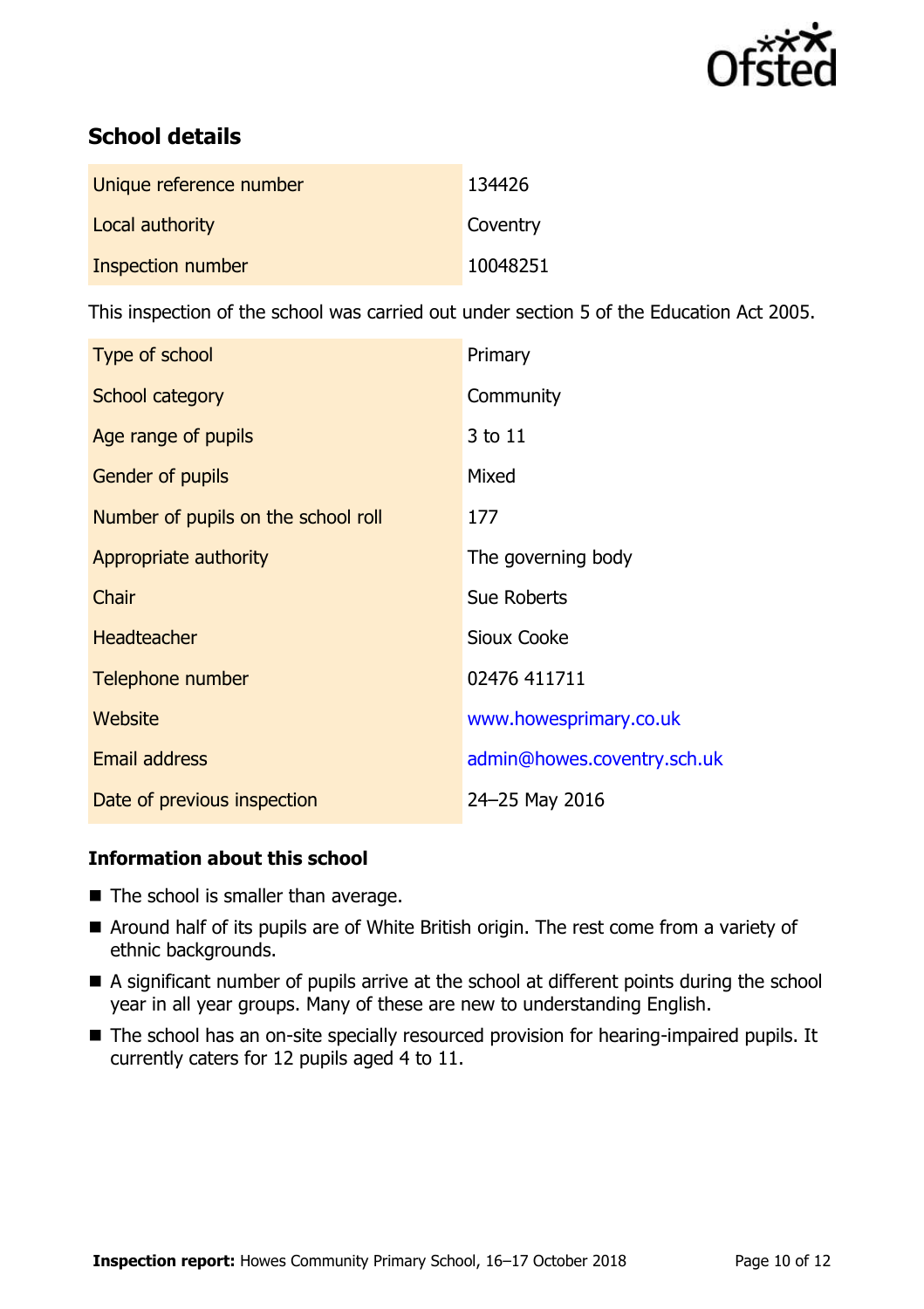

# **Information about this inspection**

- Inspectors observed pupils' learning by visiting lessons in all classes and looking at the work in their books.
- Inspectors met with: the headteacher and deputy headteacher; other school staff; members of the governing body; a representative of the local authority; a group of teachers and support staff; and two groups of pupils. Inspectors spoke informally with other staff and pupils as they moved around the school.
- **Inspectors took account of the 11 staff survey responses, six submissions to the pupil** survey and the 9 responses to the Parent View survey. Inspectors also spoke to parents at the beginning and end of the school day.
- **Inspectors heard pupils read.**
- Inspectors scrutinised a range of documents including: leaders' checks on how well the school is doing and their plans for improvement; minutes of meetings; information about pupils' progress and attainment; and records relating to pupils' attendance, behaviour and safeguarding.

#### **Inspection team**

Sandy Hayes, lead inspector **Her Majesty's Inspector** 

**Jason Brooks Ofsted Inspector**